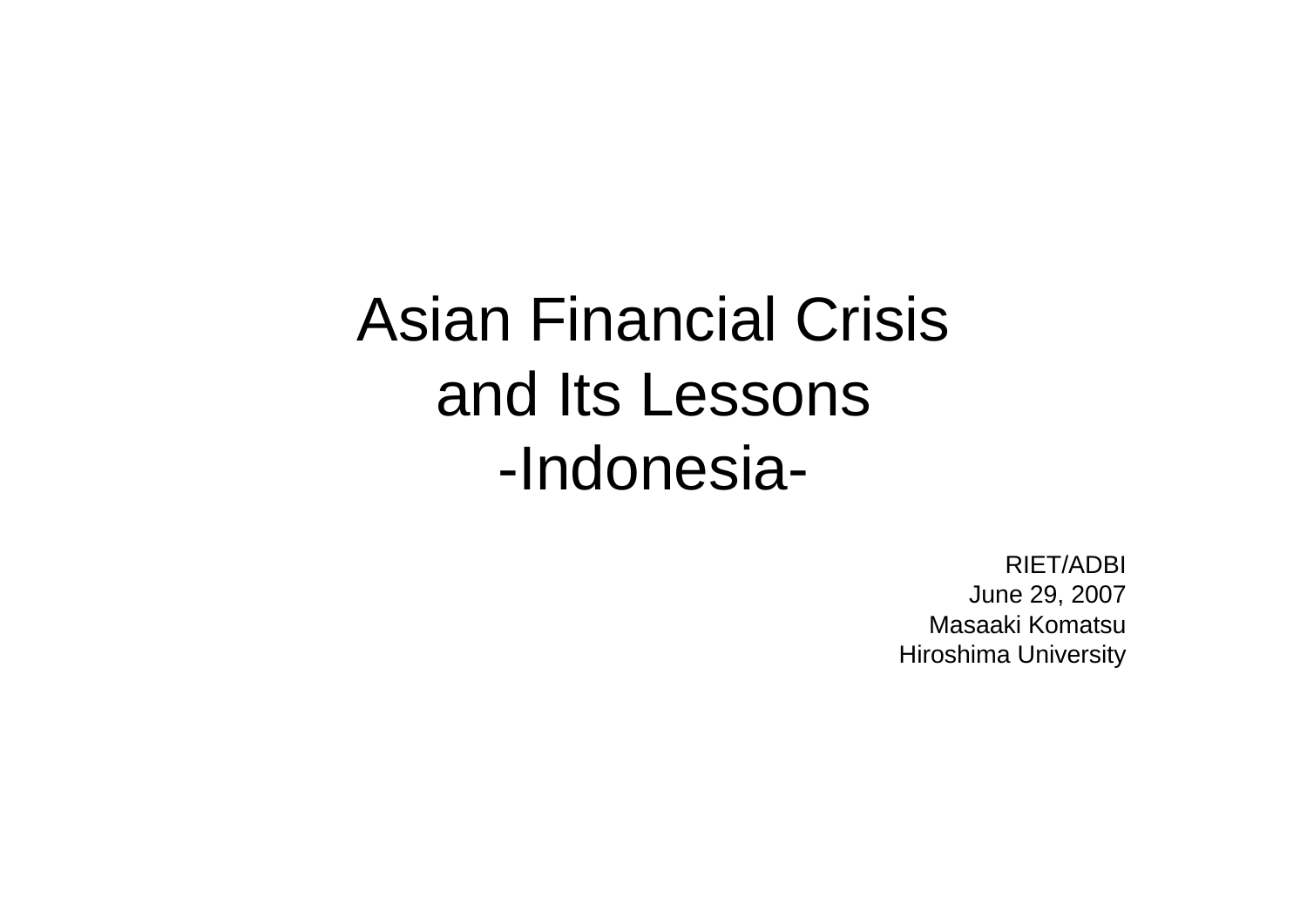# Table-1 Interest Rate Arbitration

|      | <b>Rp Deposit</b><br>Rate<br>3 <sub>months</sub> | <b>LIBOR</b><br>3 months | Change<br>Rp/US\$<br>end period | i*+change e | <b>Risk</b><br>Premium |
|------|--------------------------------------------------|--------------------------|---------------------------------|-------------|------------------------|
| 1986 | 14.6                                             | 6.86                     | 45.9                            | 52.7        | $-38.1$                |
| 1987 | 17.5                                             | 7.18                     | 0.5                             | 7.7         | 9.8                    |
| 1988 | 17.8                                             | 7.98                     | 4.9                             | 12.9        | 4.9                    |
| 1989 | 17.1                                             | 9.28                     | 3.8                             | 13.1        | $\overline{4}$         |
| 1990 | 17.53                                            | 8.31                     | 5.8                             | 14.1        | 3.4                    |
| 1991 | 23.32                                            | 5.99                     | 4.8                             | 10.8        | 12.5                   |
| 1992 | 19.6                                             | 3.86                     | 3.5                             | 7.4         | 12.2                   |
| 1993 | 14.55                                            | 3.29                     | 2.3                             | 5.6         | 8.9                    |
| 1994 | 12.53                                            | 4.74                     | 4.3                             | 9           | 3.5                    |
| 1995 | 16.72                                            | 6.04                     | 4.9                             | 10.9        | 5.8                    |
| 1996 | 17.26                                            | 5.51                     | 3.2                             | 8.8         | 8.5                    |
| 1997 | 20.01                                            | 5.76                     | 95.1                            | 100.9       | $-80.9$                |

Source: IMF, IFS Yearbook 2005 and IFS May 2006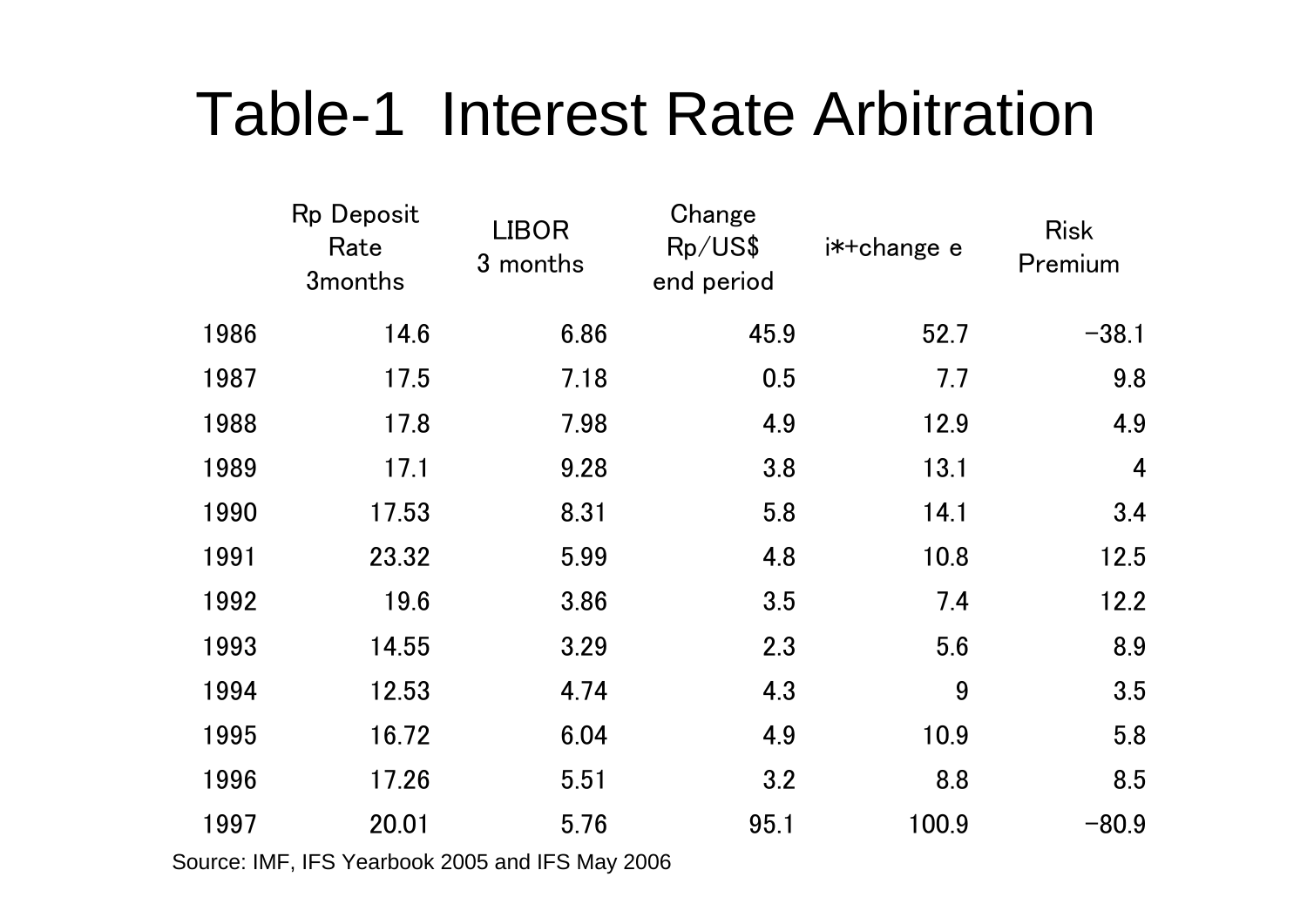## Figure 1 (a) Tight Monetary Policy

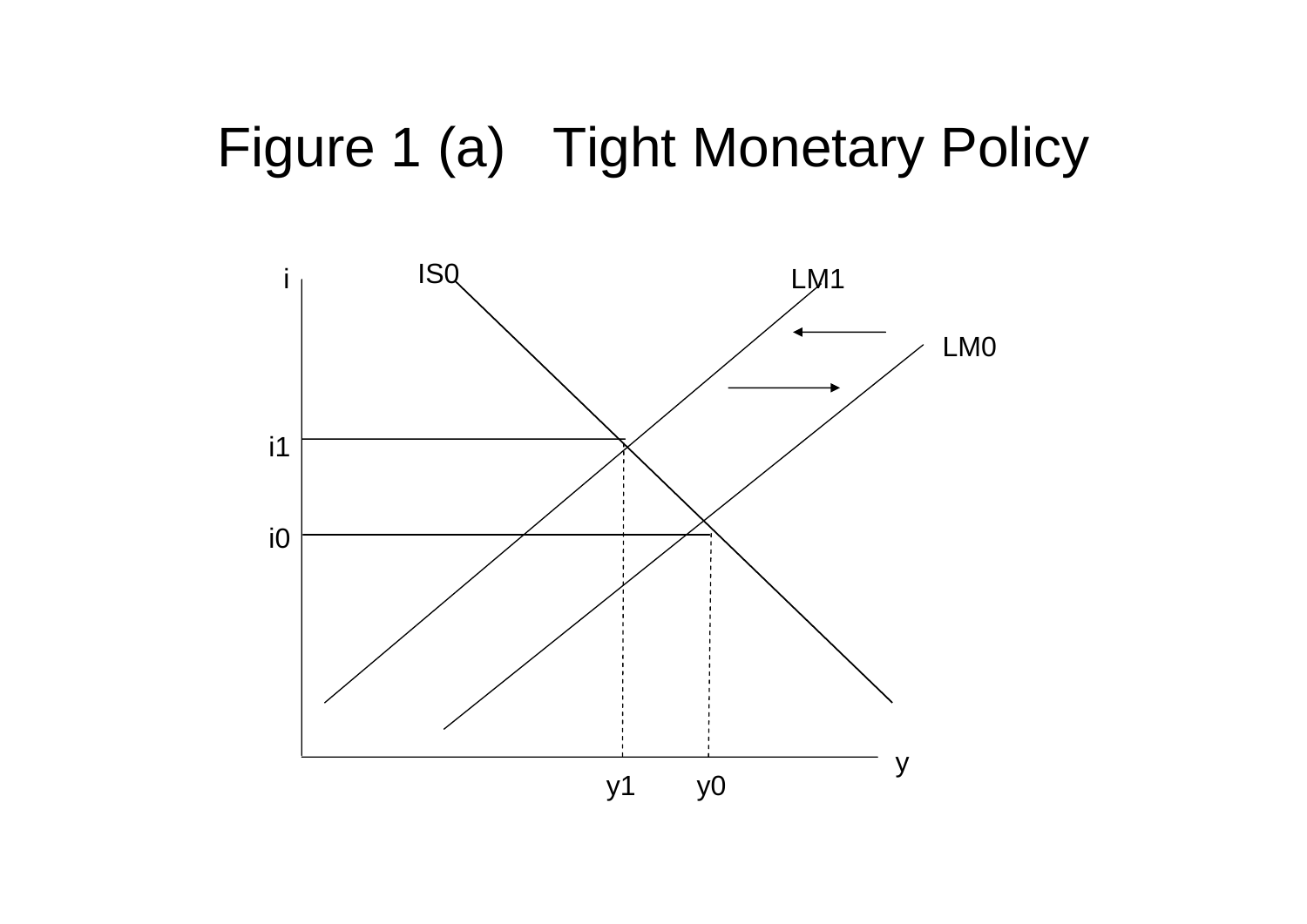## Figure 1 (b) Tight Fiscal Policy

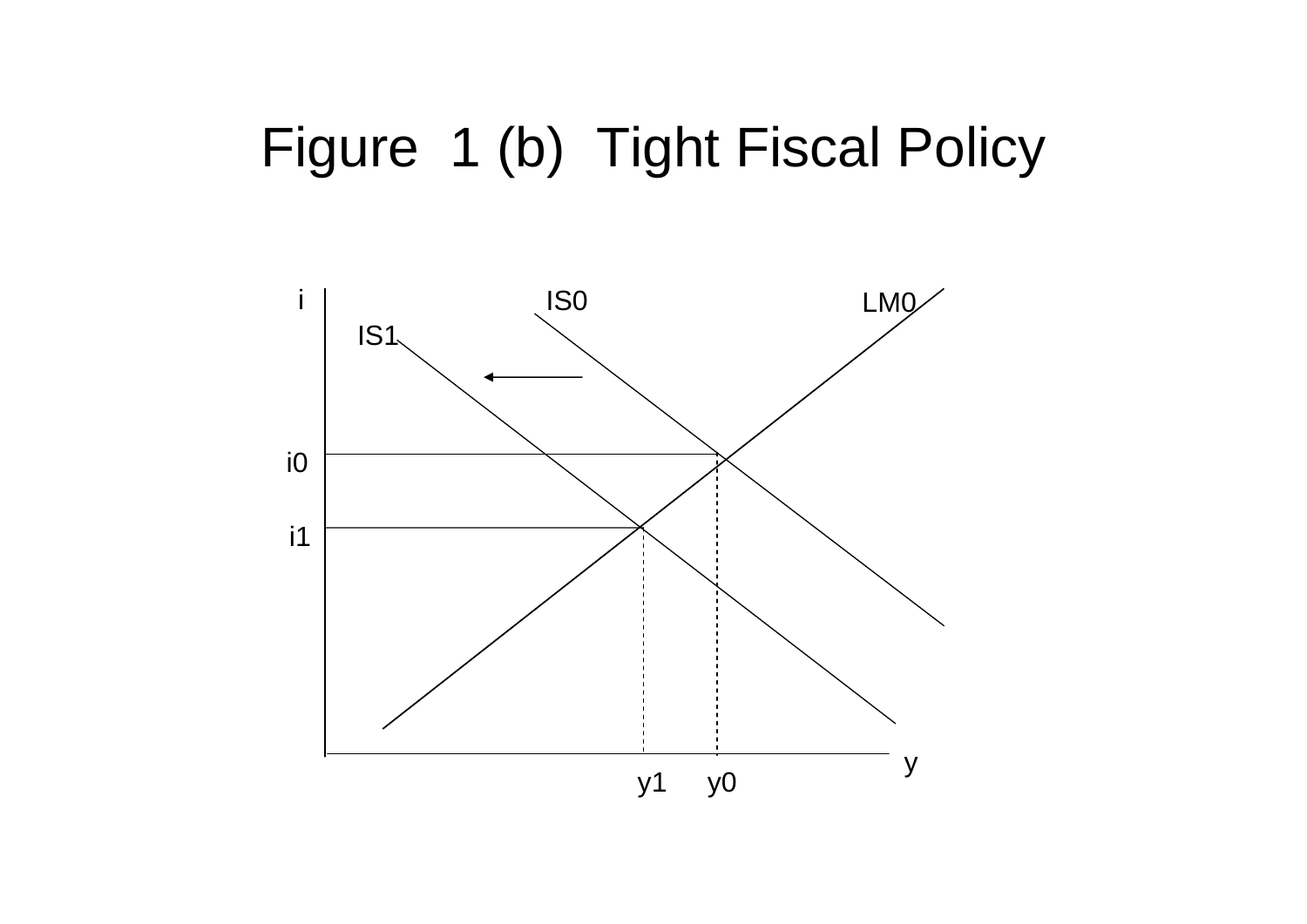### Table-2 Macroeconomic Policies and Problems -Before the Crisis-

|                                | <b>Actual Policy Taken</b>         | <b>Problems</b>                                            |
|--------------------------------|------------------------------------|------------------------------------------------------------|
| Exchange rate<br><b>Policy</b> | USD peg                            | If float Rp. appreciated                                   |
| Monetary policy                | Tight                              | Monetary policy not effective                              |
| <b>Fiscal policy</b>           | Not tight                          | <b>Political pressures</b><br><b>Fiscal incrementalism</b> |
| /capital control               | Debt management No capital control | Many big projects<br>Massive capital inflows               |
| Aid policy                     | <b>CGI commitment</b><br>continued | CGI not monitoring                                         |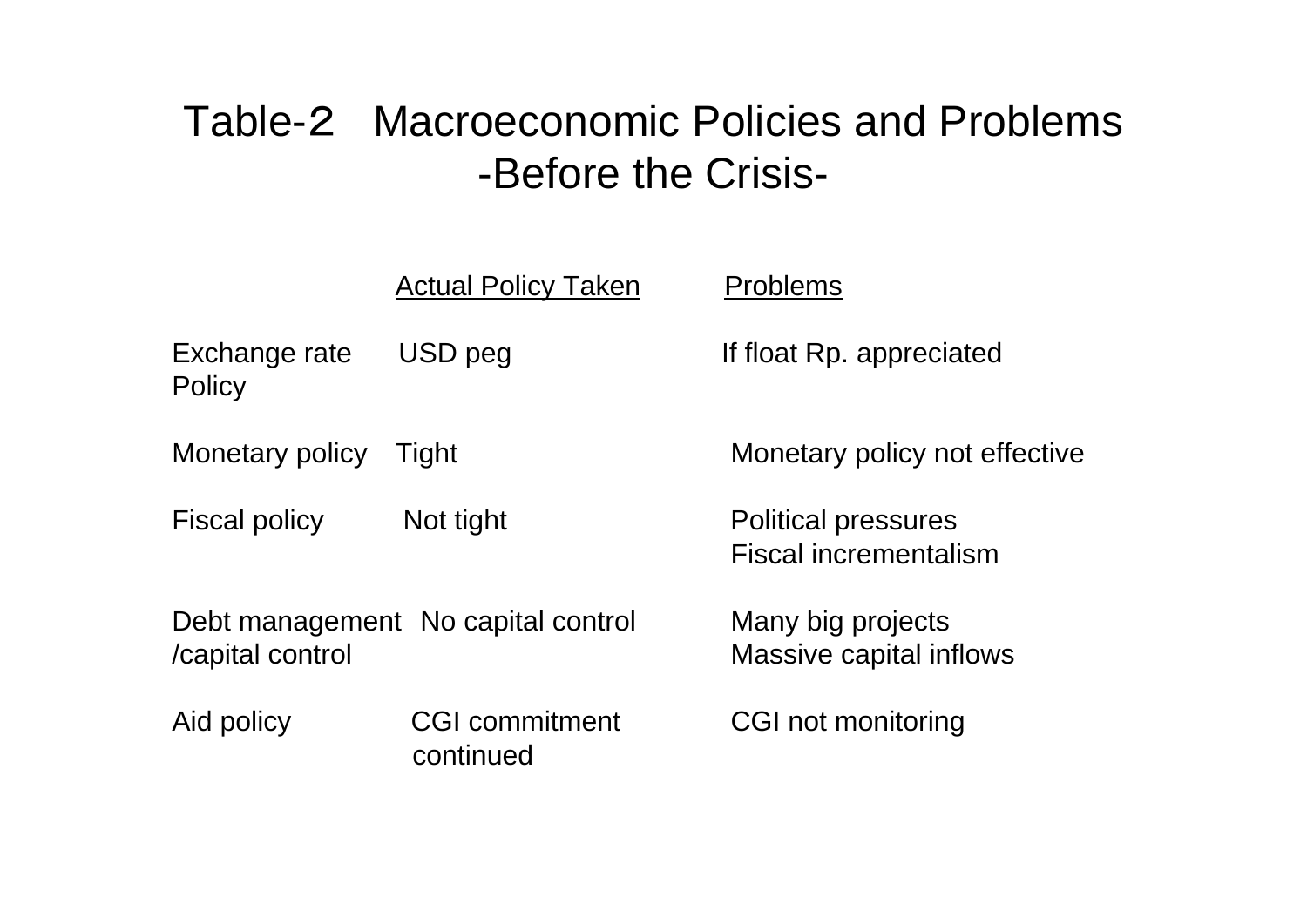### Table-3 Saving-Investment, Export- Import and Current Account GDP (%)

|                         | 1996    | 1997    | 1998    | 1999    | 2000    | 2003    |
|-------------------------|---------|---------|---------|---------|---------|---------|
| <b>Current Account</b>  | $-3.37$ | $-2.27$ | 4.29    | 4.13    | 5.32    | 3.62    |
| Private consumption     | 62.36   | 61.68   | 67.78   | 73.94   | 61.65   | 67.07   |
| Government consumption  | 7.57    | 6.84    | 5.69    | 6.6     | 6.53    | 8       |
| Fixed capital formation | 29.6    | 28.31   | 25.43   | 20.14   | 19.85   | 18.88   |
| <b>Stock Change</b>     | 1.09    | 3.44    | $-8.65$ | $-8.77$ | 1.45    | $-1.57$ |
| Exports                 | 25.82   | 27.86   | 52.97   | 35.51   | 40.98   | 30.65   |
| Imports                 | 26.44   | 28.13   | 43.22   | 27.43   | 30.46   | 23.02   |
| Net factor income       | $-2.68$ | $-2.92$ | $-5.64$ | $-7.62$ | $-6.63$ | $-3.89$ |
| Domestic saving         | 30.08   | 31.48   | 26.52   | 19.45   | 31.82   | 24.93   |
| $(X-M)GDP$              | $-0.62$ | $-0.28$ | 9.75    | 8.08    | 10.52   | 7.63    |
| $(X-M+NPIFA)/GDP$       | $-3.3$  | $-3.2$  | 4.11    | 0.47    | 3.89    | 3.74    |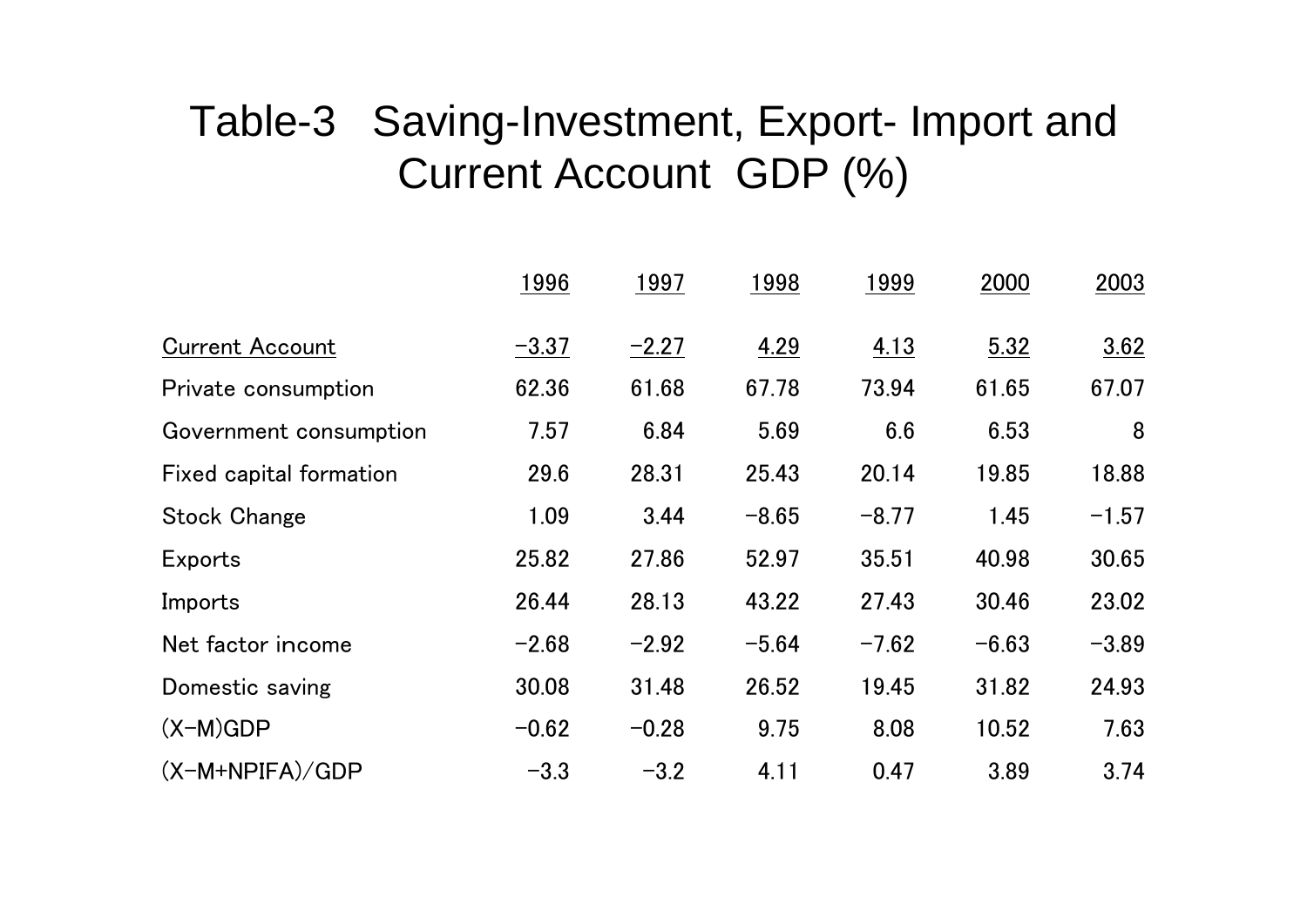#### Table-4 Balance of Payments (million US \$)

|                               | <u>1996</u> | <u> 1997</u> | <u> 1998 </u> | <u>1999</u> | 2000     | 2003     | 2005     |
|-------------------------------|-------------|--------------|---------------|-------------|----------|----------|----------|
| Current account               | $-7663$     | $-4889$      | 4096          | 5783        | 7992     | 8107     | 929      |
| Exports of goods & services   | 56787       | 63239        | 54850         | 55841       | 70621    | 69402    | 99105    |
| Imports of goods & services   | $-59379$    | $-62830$     | $-43903$      | $-42974$    | $-56002$ | $-56946$ | $-87584$ |
| Income net                    | $-6008$     | $-6332$      | $-8189$       | $-8996$     | $-8443$  | $-6218$  | $-11849$ |
| Transfer net                  | 937         | 1034         | 1338          | 1914        | 1816     | 1869     | 1258     |
| Capital & financial account   | 10847       | $-603$       | $-9638$       | $-5944$     | $-7896$  | $-949$   | $-4515$  |
| Foreign direct investment net | 5594        | 4499         | $-356$        | $-1866$     | $-4550$  | $-597$   | 2195     |
| Portfolio investment net      | 5005        | $-2632$      | $-1878$       | $-1792$     | $-1911$  | 2251     | 4237     |
| Other investment net          | 248         | $-2470$      | $-7404$       | $-2286$     | $-1435$  | $-2604$  | $-11280$ |
| Net errors & omissions        | 1319        | $-2645$      | 1849          | 2077        | 3829     | $-3510$  | $-2024$  |
| Overall balance               | 4503        | $-8137$      | $-3693$       | 1916        | 3926     | 3647     | $-5610$  |